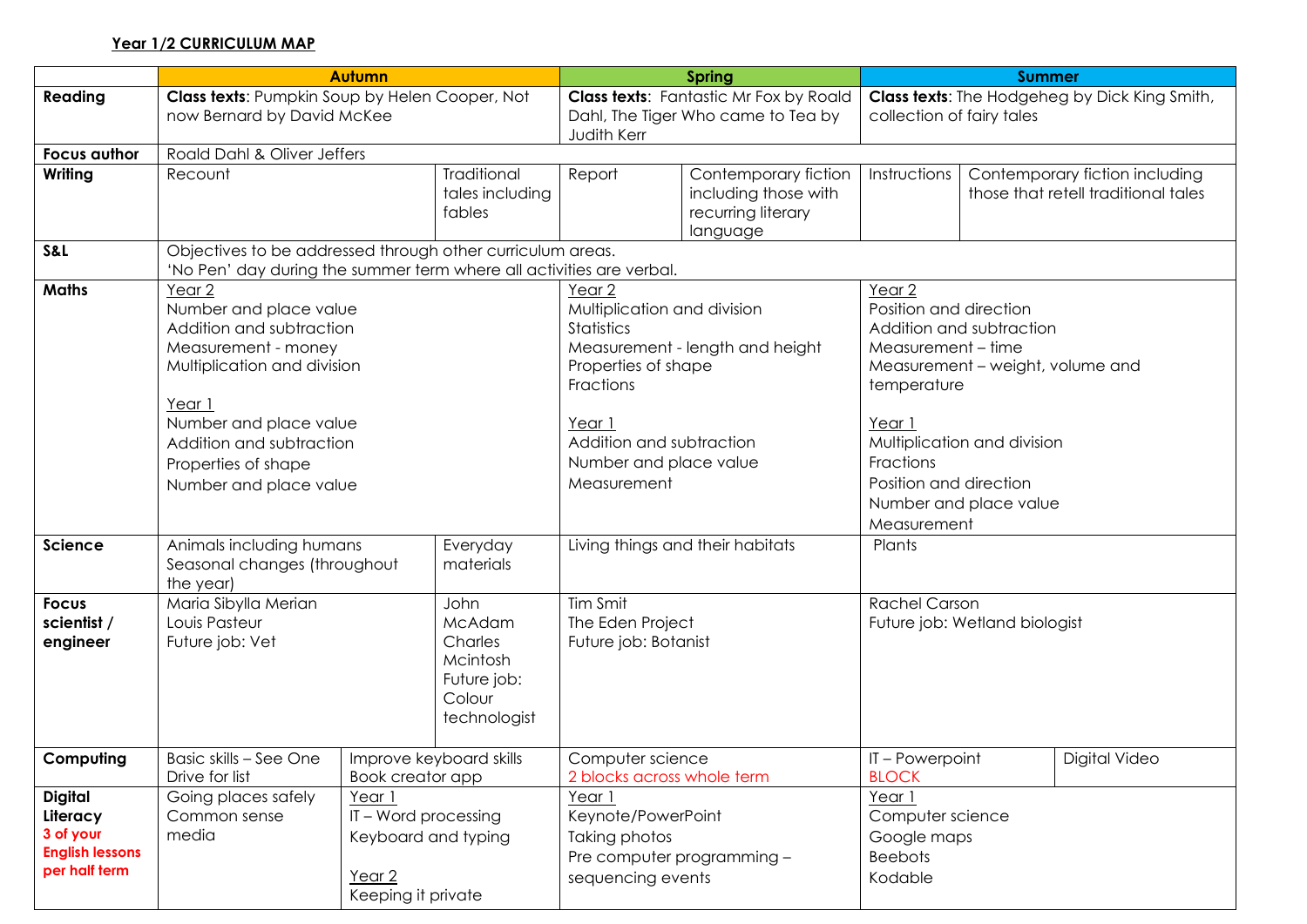|                |                                                                          |                                                  |                                | Year 2                              |                                                                                                                           |              | Year 2                                                            |                                                                                                        |                                               |  |
|----------------|--------------------------------------------------------------------------|--------------------------------------------------|--------------------------------|-------------------------------------|---------------------------------------------------------------------------------------------------------------------------|--------------|-------------------------------------------------------------------|--------------------------------------------------------------------------------------------------------|-----------------------------------------------|--|
|                |                                                                          |                                                  |                                | Hector's world                      |                                                                                                                           |              | Safe searching                                                    |                                                                                                        |                                               |  |
|                |                                                                          |                                                  |                                |                                     |                                                                                                                           |              | Google Earth                                                      |                                                                                                        |                                               |  |
| <b>PSHE</b>    | Respecting                                                               | Belonging                                        | Physical                       | Safe                                | Media                                                                                                                     | Keeping      | Money                                                             | Families                                                                                               | Growing and                                   |  |
| 3 of your      | ourselves and                                                            | to a                                             | health and                     | relationships                       | literacy                                                                                                                  | safe         | and work                                                          | and                                                                                                    | changing                                      |  |
| <b>English</b> | others                                                                   | communi-                                         | mental                         |                                     |                                                                                                                           |              |                                                                   | friendships                                                                                            |                                               |  |
| lessons per    |                                                                          | ty                                               | wellbeing                      |                                     |                                                                                                                           |              |                                                                   |                                                                                                        |                                               |  |
| half term      |                                                                          |                                                  |                                |                                     |                                                                                                                           |              |                                                                   |                                                                                                        |                                               |  |
| <b>History</b> | Why was Grace Darling famous?                                            |                                                  |                                | What was built before I was born? A |                                                                                                                           |              | How has school life changed for children in the                   |                                                                                                        |                                               |  |
|                |                                                                          |                                                  |                                | Durham Cathedral study.             |                                                                                                                           |              | last 100 years since our school opened? Visit:                    |                                                                                                        |                                               |  |
|                | Visitor: RNLI                                                            |                                                  |                                |                                     |                                                                                                                           |              | Beamish.                                                          |                                                                                                        |                                               |  |
|                |                                                                          |                                                  |                                | Visit: Durham Cathedral             |                                                                                                                           |              |                                                                   |                                                                                                        |                                               |  |
|                | What's So Cool Aboot the Toon?                                           |                                                  |                                |                                     | What is our local area like?                                                                                              |              |                                                                   | Where is St Lucia and how does it compare to                                                           |                                               |  |
| Geography      |                                                                          |                                                  |                                |                                     |                                                                                                                           |              |                                                                   |                                                                                                        |                                               |  |
|                |                                                                          |                                                  |                                |                                     |                                                                                                                           |              | where I live?                                                     |                                                                                                        |                                               |  |
|                | Trip: Newcastle and Discovery Museum                                     |                                                  |                                |                                     | Trip: Pelton and CLS                                                                                                      |              |                                                                   |                                                                                                        |                                               |  |
| D.T.           | <b>Cooking and nutrition</b>                                             |                                                  |                                |                                     | <b>Structures</b>                                                                                                         |              |                                                                   | <b>Textiles</b>                                                                                        |                                               |  |
|                | Purpose: To make a healthy vegetable soup.                               |                                                  | Purpose: To design and build a |                                     |                                                                                                                           |              | Purpose: To design and create a teddy bear<br>storybook character |                                                                                                        |                                               |  |
|                | NC Link-Harvest/ English Y2- Pumpkin Soup                                |                                                  |                                | building fit for a Saint            |                                                                                                                           |              |                                                                   |                                                                                                        |                                               |  |
|                | Famous inspiration: Jamie Oliver                                         |                                                  |                                |                                     | NC Link-History: What was built<br>before I was born? A Durham<br>Cathedral study.<br>Famous inspiration: Thomas Hatfield |              |                                                                   | NC Link- English<br>Famous inspiration: Magarete Steiff                                                |                                               |  |
|                |                                                                          |                                                  |                                |                                     |                                                                                                                           |              |                                                                   |                                                                                                        |                                               |  |
|                |                                                                          |                                                  |                                |                                     |                                                                                                                           |              |                                                                   |                                                                                                        |                                               |  |
|                |                                                                          |                                                  |                                |                                     |                                                                                                                           |              |                                                                   |                                                                                                        |                                               |  |
|                |                                                                          |                                                  |                                |                                     |                                                                                                                           |              |                                                                   |                                                                                                        |                                               |  |
| Cookery        | <b>Harvest Festival</b>                                                  | <b>Festive Foods</b>                             |                                | <b>World Foods</b>                  |                                                                                                                           | <b>Bread</b> | Pasta, rice and pulses<br><b>Salads</b>                           |                                                                                                        |                                               |  |
| themes         | Pumpkin soup                                                             | Snowman truffles                                 |                                | Crossiants                          |                                                                                                                           | products     | Rice pudding                                                      |                                                                                                        | Fruit salad                                   |  |
|                |                                                                          |                                                  |                                |                                     |                                                                                                                           | Fantastic    |                                                                   |                                                                                                        |                                               |  |
|                |                                                                          |                                                  |                                |                                     |                                                                                                                           | Mr Fox       |                                                                   |                                                                                                        |                                               |  |
|                |                                                                          |                                                  |                                |                                     |                                                                                                                           | rolls        |                                                                   |                                                                                                        |                                               |  |
| Art and        | Printing                                                                 |                                                  |                                | <b>Textiles and collage</b>         |                                                                                                                           |              | <b>Drawing</b>                                                    |                                                                                                        |                                               |  |
| Design         |                                                                          |                                                  |                                |                                     |                                                                                                                           |              |                                                                   |                                                                                                        |                                               |  |
|                |                                                                          | - Make marks in print with a variety of objects, |                                | - Use a variety of techniques, e.g. |                                                                                                                           |              | - Use a variety of different tools including                      |                                                                                                        |                                               |  |
|                | including natural and made objects.                                      |                                                  |                                |                                     | weaving, finger knitting, tie-dye,<br>sewing, wax or oil resist, applique and                                             |              |                                                                   | pencils, rubbers, crayons, pastels, felt tips,<br>charcoal, ball points, chalk and other dry<br>media. |                                               |  |
|                | - Use a variety of printing techniques including                         |                                                  |                                |                                     |                                                                                                                           |              |                                                                   |                                                                                                        |                                               |  |
|                |                                                                          |                                                  | embroidery.                    |                                     |                                                                                                                           |              |                                                                   |                                                                                                        |                                               |  |
|                |                                                                          |                                                  |                                |                                     |                                                                                                                           |              |                                                                   |                                                                                                        |                                               |  |
|                | carbon printing, relief, press and fabric printing<br>and rubbings.      |                                                  |                                |                                     |                                                                                                                           |              |                                                                   |                                                                                                        |                                               |  |
|                |                                                                          |                                                  |                                | - Learn how to thread a needle.     |                                                                                                                           |              | - Use a sketchbook to gather and collect<br>artwork.              |                                                                                                        |                                               |  |
|                |                                                                          |                                                  |                                |                                     |                                                                                                                           |              |                                                                   |                                                                                                        |                                               |  |
|                | - Build a repeating pattern and recognise pattern<br>in the environment. |                                                  |                                | - Create images from imagination,   |                                                                                                                           |              |                                                                   |                                                                                                        |                                               |  |
|                |                                                                          |                                                  |                                |                                     | experience or observation.                                                                                                |              |                                                                   |                                                                                                        | - Begin to explore the use of line, shape and |  |
|                |                                                                          |                                                  |                                |                                     |                                                                                                                           | colour.      |                                                                   |                                                                                                        |                                               |  |
|                |                                                                          |                                                  |                                | - Use a wide variety of media       |                                                                                                                           |              |                                                                   |                                                                                                        |                                               |  |
|                |                                                                          |                                                  |                                | including photocopied material,     |                                                                                                                           |              |                                                                   |                                                                                                        |                                               |  |
|                |                                                                          |                                                  |                                | fabric, plastic, tissue, magazines, |                                                                                                                           |              |                                                                   |                                                                                                        |                                               |  |
|                |                                                                          |                                                  |                                | crepe paper etc.                    |                                                                                                                           |              |                                                                   |                                                                                                        |                                               |  |